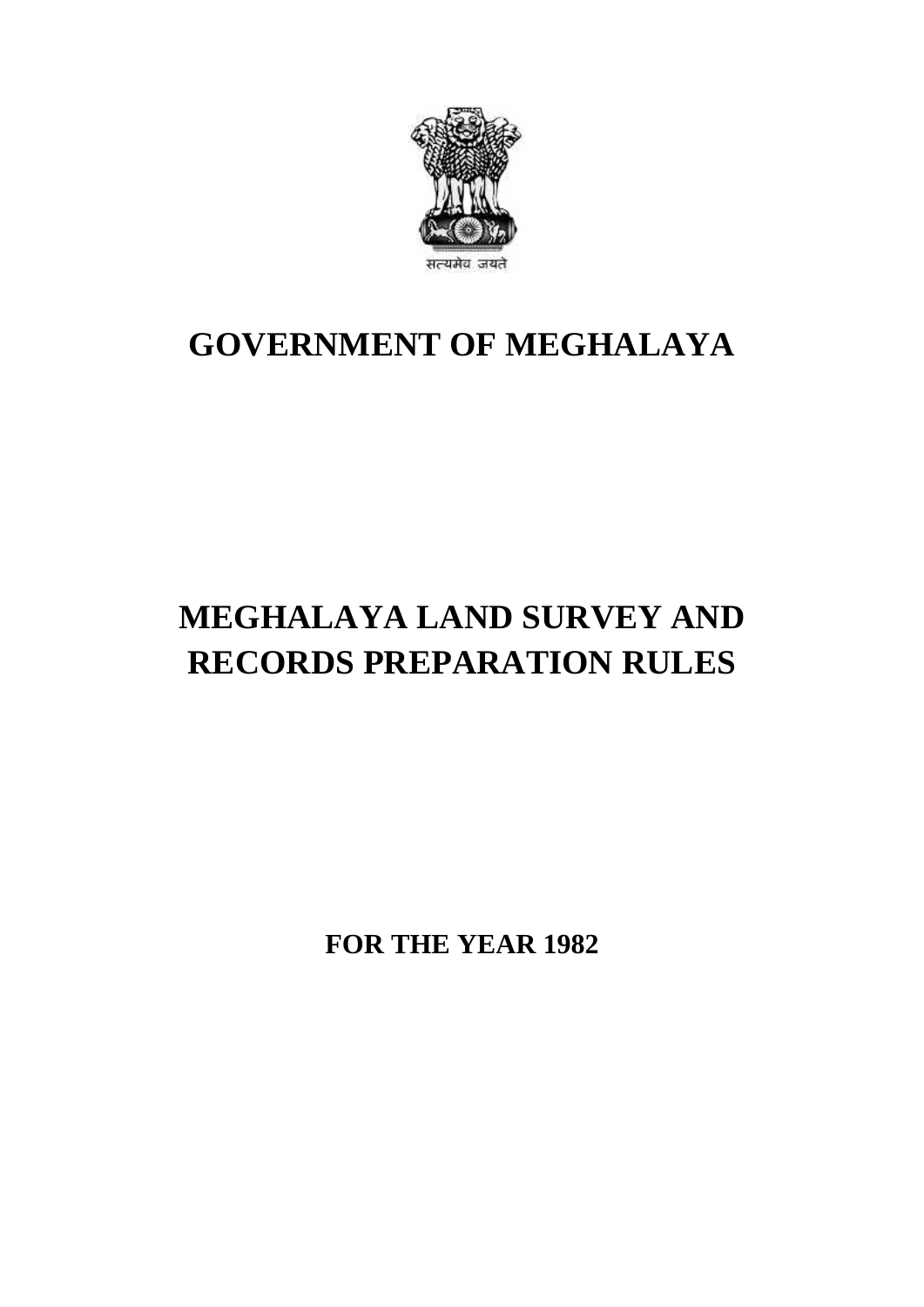# **MEGHALAYA LAND SURVEY AND RECORDS PREPARATION RULES, 1982**

1. **Short title and commencement** – (1) These rules may be called the Meghalaya Land Survey and Records Preparation Rules, 1982.

(2) They shall come into force at once.

- - (a) "*Act*" means the Meghalaya Land Survey and Records Preparation Act, 1980.
	- (b) "*Form*" means a form appended to these rules.
	- (c) "*Rules*" means the Meghalaya Land Survey and Records Preparation Rules, 1982.
- 2. **Definitions** In these rules unless there is anything repugnant in the subject or context (a) " $Act$ " means the Meghalaya Land Survey and Records Preparation Rules, 1982. (c) " $Rules$ " means the Meghalaya Land Survey and have the meaning respectively assigned to them in the Act.

# **CHAPTER I**

3. **Survey and preparation of records** – (1) The register to be maintained by the Survey Officer in respect of all surveyed lands shall be in Form 'A' where there is no dispute as to the ownership, boundaries, possession or other rights and in Form 'B' where there is any such dispute. **Survey and preparation of records** – (1) The register to be maintained by the Survey Officer in respect of all surveyed lands shall be in Form 'A' where there is no dispute as to the ownership, boundaries, possession or

1:1000 in case of town lands.

to the ownership, boundaries, possession or other rights and in Form 'B' where there is<br>any such dispute.<br>(2) The detailed survey maps shall be to the scale of 1:4000 in case of village lands and<br>1:1000 in case of town lan under the Meghalaya Municipal Act (Assam Municipal) Act, 1956 as adapted by Meghalaya) or a land within a Town Committee constituted by a District Council or any other land declared by the Government to be town land under these rules. "Village land" means any land other than town land. other land declared by the Government to be town land under these rules. "Village land"<br>means any land other than town land.<br>(3) Possessions or occupation of any land in violation of any law in force shall be<br>recorded in c

(3) Possessions or occupation of any land in violation of any law in force shall be recorded in column 5 of Form 'B'.

- shall be the different classes of land, namely:<br>
(1) Town Lands –<br>
(a) Residential Sites:<br>
(i) First Class.<br>
(ii) Second Class.<br>
(iii) Third Class. 4. **Classification of lands** – For the purpose of classification under these rules the following shall be the different classes of land, namely:<br>
(1) *Town Lands* –<br>
(a) *Residential Sites*:<br>
(i) First Class.<br>
(ii) Second
	- (1) *Town Lands*
		- (a) *Residential Sites*:
			-
- vn Lands –<br>Residential Sites:<br>(i) First Class.<br>(ii) Second Class.<br>Trade Sites.
	-
	- -
	- (i) First Class.<br>
	(ii) Second Class.<br>
	(iii) Third Class.<br>
	(b) *Trade Sites*.<br>
	(i) Special Class;<br>
	(ii) First Class; and (ii) Second Class.<br>
	(iii) Third Class.<br>
	Trade Sites.<br>
	(i) Special Class;<br>
	(ii) First Class; and<br>
	(iii) Second Class. (iii) Third Class.<br>
	Trade Sites.<br>
	(i) Special Class;<br>
	(ii) First Class; and<br>
	(iii) Second Class.<br>
	age lands.
		-
	- -
	- (i) Special Clas<br>
	(ii) First Class; a<br>
	(iii) Second Clas<br>
	(2) *Village lands*.<br>
	(i) Homestead.<br>
	(ii) Wet paddy land. Village lands.<br>
	(i) Homestead.<br>
	(ii) Wet paddy la<br>
	(iii) Dry or High <sub>I</sub><br>
	(iv) Horticultural.
		- (ii) First Class; and<br>
		(iii) Second Class.<br>
		Village lands.<br>
		(i) Homestead.<br>
		(ii) Wet paddy land.<br>
		(iii) Dry or High paddy la (iii) Second Class.<br>
		Village lands.<br>
		(i) Homestead.<br>
		(ii) Wet paddy land.<br>
		(iii) Dry or High paddy land<br>
		(iv) Horticultural.
		-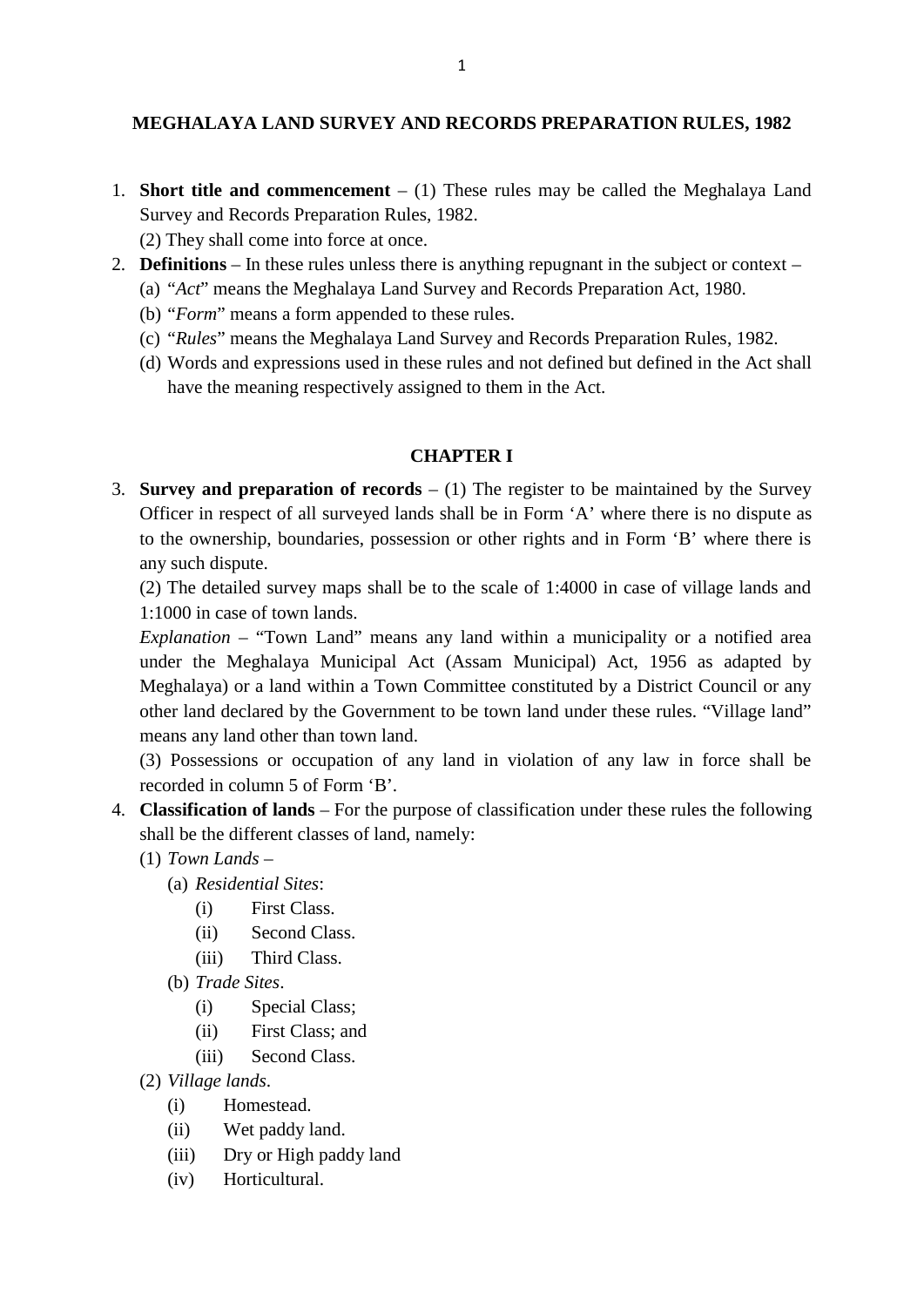- 
- (v) Miscellaneous crops.<br>(vi) Waste or fellow land.
- (v) Miscellaneous crops.<br>
(vi) Waste or fellow land.<br>
(vii) Rocky and stony land.

2<br>
(vi) Miscellaneous crops.<br>
(vii) Waste or fellow land.<br> *Explanation* – First class residential sites are those which have high rental value, (v) Miscellaneous crops.<br>
(vi) Waste or fellow land.<br>
(vii) Rocky and stony land.<br> *Explanation* – First class residential sites are those which have high rental value,<br>
enjoy locational advantage like proximity to main ro institutions, hospitals and dispensaries.

Second class residential sites are those which have similar advantages as those of a first class residential site but of a lesser value.

Third class residential sites are those which are other than first and second class residential sites.

Special class trade sites are those which are located in a predominantly commercial area, have good communication links, are fit to utilised for permanent trading or commercial activities and have high rental value.

First class trade sites are those which are located in a lesser predominantly commercial are, have less trade activities than special trade site and have relatively less rental value.

Second class trade sites are those which are neither special class nor first class trade sites.

Wet paddy lands are those which are either been irrigated or can easily be made to enjoy irrigation facilities.

Dry or high paddy lands are those where there is no possibility of having irrigation facilities.

Horticultural lands are those which are used for permanent fruit gardening like orchards, etc.

Miscellaneous crop lands are those where mustard, dal, ginger, potato, etc., are cultivated.

Waste or fallow lands are those which are lying uncultivated.

Rocky or stony lands are those lands which are full of rocks and stones and which are not cultivated.

5. **Submission of records prepaid** – (1) On completion of detailed survey and preparation of a register referred to in Rule 3 for every village, the Survey Officer shall forward the maps and the registers to the Director for having the records of land prepared by the Revenue Enforcement Inspector. **Submission of records prepaid** – (1) On completion of detailed survey and preparation of a register referred to in Rule 3 for every village, the Survey Officer shall forward the maps and the registers to the Director for

Section 12 of the Act, enter the records in a register to be maintained in Form 'C' and the same and other relevant documents including objections filed by any person shall then be forwarded to the Director.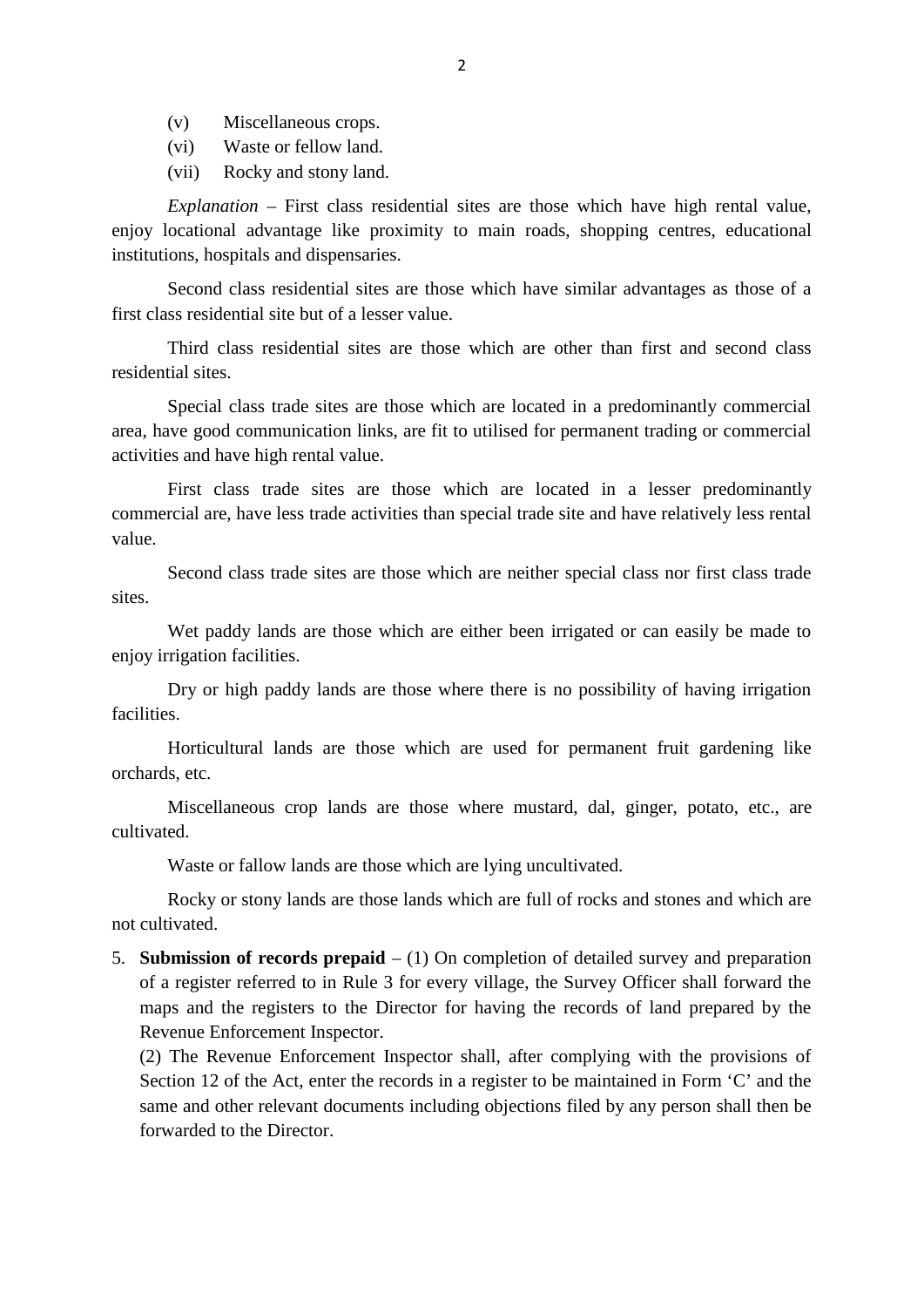(3) Any possession or occupation of land in violation of any law for the time being in force shall be reported by the Director to the appropriate authority for action under the appropriate law.

6. **Reference to Civil Court by Director** – (1) In all cases of disputes regarding boundary, ownership, possession, rights and title to or interest in the land so surveyed which cannot force shall be reported by the Director to the appropriate authority for action under the appropriate law.<br> **Reference to Civil Court by Director**  $- (1)$  In all cases of disputes regarding boundary, ownership, possession, appropriate law.<br> **Reference to Civil Court by Director**  $- (1)$  In all cases of disputes<br>
ownership, possession, rights and title to or interest in the land so sur<br>
be disposed of by the Director under Section 13 of the A **Reference to Civil Court by Director**  $- (1)$  In all cases of disputes regarding boundary, ownership, possession, rights and title to or interest in the land so surveyed which cannot be disposed of by the Director under S

court's order and produce the said copy to the Director for entering the party's name in the record of land: disputes to the Civil Court of competent jurisdiction for decision.<br>
(2) The party in whose favour the Civil Court decides shall obtain a certified copy of the court's order and produce the said copy to the Director for en

the certified copy of the authority specified undue Rule 15 (1) for entering the party's the record of land:<br>Provided that, when<br>preparation operation is a<br>the certified copy of the<br>name in the Register.<br>**Submission of records to** Provided that, when the Civil Court gives its decision after the survey and record preparation operation is over, the party in whose favour the court decides shall produce the certified copy of the authority specified und

Government, the Director shall forward to the State Government a copy of register prepared under Rule 5 along with relevant maps. mame in the Register.<br> **Submission of records to Government** – (1) For confirmation of the records by the State<br>
Government, the Director shall forward to the State Government a copy of register<br>
prepared under Rule 5 alo

copies of the register and maps; one copy each of the register and map shall be made over to be concerned Deputy Commissioner, Sub-divisional Officer, the Officer-in-charge of the Administrative Unit and the District Council under whose jurisdiction the village is <sup>1</sup> On receipt of the confirmation, the Director shall cause to be prepared sufficient copies of the register and maps; one copy each of the register and map shall be made over to be concerned Deputy Commissioner, Sub-divi to be concerned Deputy Co<br>the Administrative Unit and<br>situated. One copy each sha<br>to the authority specified<br>Directorate of Surveys.<br>(3) It shall be the responsit the Administrative Unit and the District Council under whose jurisdiction the village is situated. One copy each shall also be sent to the Director of Land Records and two copies to the authority specified in Rule 15 (1).

the registers and maps in proper and safe custody. 8. **Application for certified copy** – Certified copies of the extracts from the entries in the entries **Application for certified copy** – Certified copies of the extracts from the entries in the

- records of lands may be supplied to any person on application made by him to the Deputy (3) It shall be the responsibility of the authorities referred to in sub-rule (2) to maintain<br>the registers and maps in proper and safe custody.<br>**Application for certified copy** – Certified copies of the extracts from the the registers and maps in proper and safe custody.<br> **Application for certified copy** – Certified copies of the extracts from the entries in the<br>
records of lands may be supplied to any person on application made by him to Rupee one and paise twenty only.
- 9. **Payment of daily allowance and cost** (1) Any person required to attend before the Director under Section 5 (2) of the Act shall be paid Rupees ten per day *plus* the actual bus fare if the distance travelled is beyond eight kilometres. Rupee one and paise twenty only.<br> **Payment of daily allowance and cost** – (1) Any person required to attend before the<br>
Director under Section 5 (2) of the Act shall be paid Rupees ten per day *plus* the actual<br>
bus fare

paid at the rates prevailing in the locality.

(3) Cost of labour supplied shall be according to rates fixed by the State Government.

- 10. **Assessment of compensation** The assessment of compensation referred to in Section 9 of the Act shall be made by the Director in consultation with the concerned Divisional paid at the rates prevailing in the locality.<br>
(3) Cost of labour supplied shall be according to rates fixed by the State Government.<br> **Assessment of compensation** – The assessment of compensation referred to in Section 9<br> officer concerned in respect of trees and crops.
- 11. **Boundary marks** (1) Where the village has been surveyed or is to be surveyed temporary boundary marks shall be erected at every point where the boundaries of three Forest Officer, District Agricultural Officer, Officers of the District Council or any other officer concerned in respect of trees and crops.<br>**Boundary marks** – (1) Where the village has been surveyed or is to be surveyed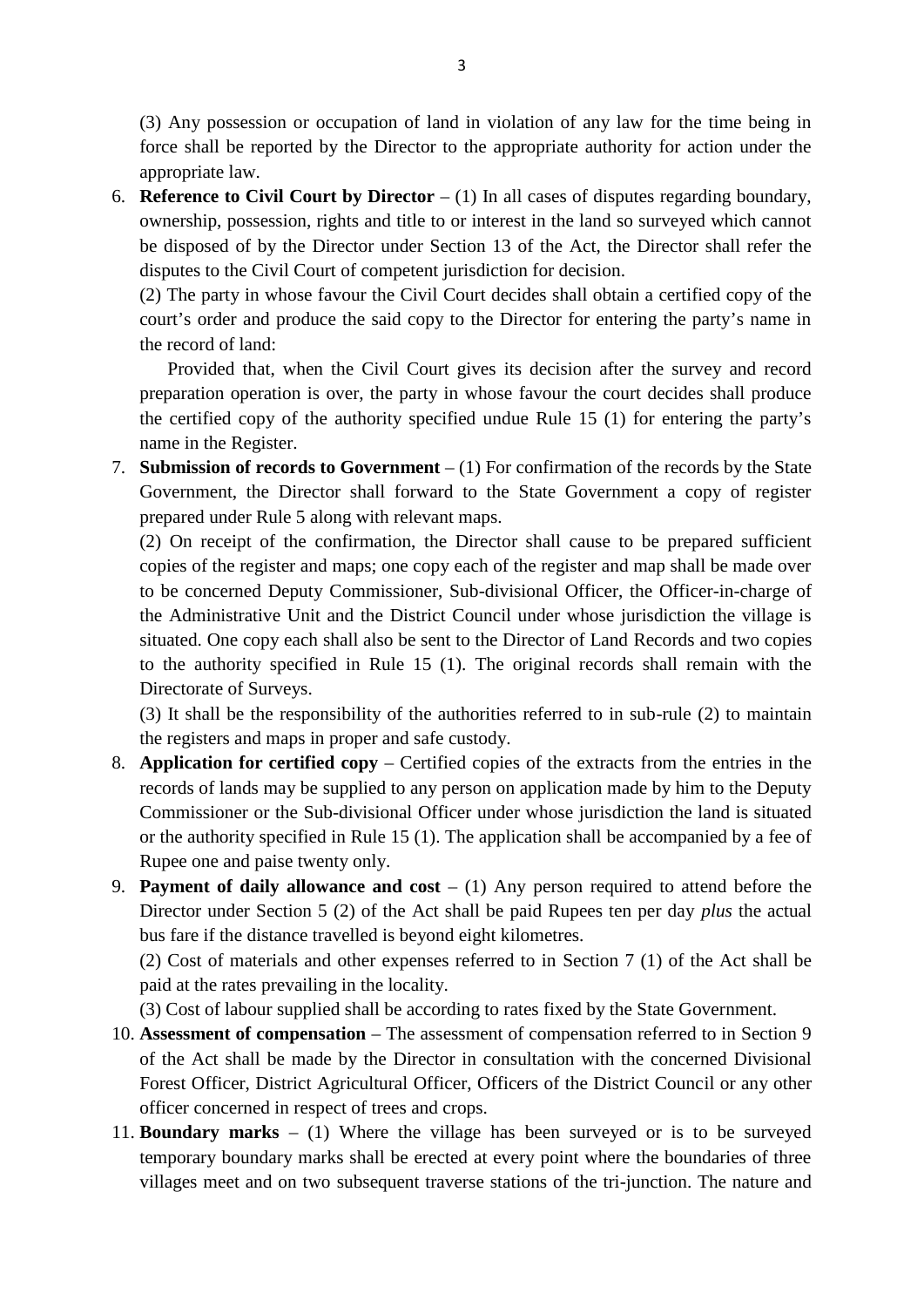specification of then temporary boundary marks shall be decided by the Director in consultation with the Survey Officer. The temporary marks shall be replaced by permanent boundary marks before the conclusion of survey operation. specification of then temporary boundary marks shall be decided by the Director in<br>consultation with the Survey Officer. The temporary marks shall be replaced by<br>permanent boundary marks before the conclusion of survey ope

(2) Permanent boundary marks shall be the following specifications:<br>R.C.C. Prism triangular cross section prop 1:2:4; main rod 12 mm dia., M.S. 6 mm. consultation with the Survey Officer. The temporary marks shall be replaced by<br>permanent boundary marks before the conclusion of survey operation.<br>(2) Permanent boundary marks shall be the following specifications:<br>R.C.C. class local wood plank shuttering complete curing to be made at least 10 days. Casting to be done up to G.L. and M.S. Rod to be kept projection 45 cm. in length to make foundation of the pillar. class local wood plank shuttering complete curing to be made at least 10 days. Casting to<br>be done up to G.L. and M.S. Rod to be kept projection 45 cm. in length to make<br>foundation of the pillar.<br>Foundation of the pillar<br>R.

# *Foundation of the pillar*

stone chips) stone should be 20 mm. downgraded.

Foundation of the pillar<br>
Foundation of the pillar<br>
R.C.C. foundation of 20 cm. "20 cm. "45 cm. in proportion 1:3:6 (1 cement 3 sand and 6<br>
stone chips) stone should be 20 mm. downgraded.<br>
(3) Marks erected to show demarca purposes viz., demarcation of disputed boundaries, Government land, etc. shall also be rein forced cement concrete 60.96 cm. in height made into a prism of square being 10.16 cm. in length. (3) Marks erected to show demarcation of other village boundaries or for other special purposes viz., demarcation of disputed boundaries, Government land, etc. shall also be re-<br>in forced cement concrete 60.96 cm. in heig

are maintained and kept in good condition.

- 12. **Appeals** (1) No appeal petition shall be entertained unless a fee at the prescribed rate is paid and is accompanied by a certified copy of the order appealed against.<br>(2) The appeal petition shall contain among othe paid and is accompanied by a certified copy of the order appealed against. (4) The survey officer shall maintain a register of all boundary<br>are maintained and kept in good condition.<br>Appeals  $- (1)$  No appeal petition shall be entertained unless a 1<br>paid and is accompanied by a certified copy of maintained and kept in good condition.<br> **peals**  $- (1)$  No appeal petition shall be entertain<br>  $\bf{l}$  and is accompanied by a certified copy of the order<br>  $\bf{r}$  The appeal petition shall contain among other the<br>  $\bf{r}$  I and is accompanied by a certified copy of the order appear<br>The appeal petition shall contain among other things -<br>(a) The date of the order appealed against;<br>(b) The name and designation of the officer who passed t<br>(c) T
	- -
		-
		-
	- (3) A Register of Appeals shall be kept by every appellate authority.
- 13. **Fees** (1) A fee of rupees eleven only shall be paid in respect of any appeal petition made to the Director or to the Meghalaya of Revenue as the case may be.

(2) All fees payable under these rules shall be in Court Fee Stamps.

14. **Recovery of sums due** – (1) Every sum due under these rules shall be recoverable as arrear of land revenue and shall be paid to the Deputy Commissioner or Sub-Divisional Officer within whose jurisdiction the land is situated.

(2) Notice of recovery shall ordinarily be issued by and under the seal of the Deputy Commissioner, Sub-divisional Officer or Extra Assistant Commissioner as the case may be.

# CHAPTER II

15. **Updating of records** – (1) The State Government shall specify by notification the authority that shall be responsible for the updating of land records for each area, District authority that shall be responsible for the updating of land records for each area, District or Sub-division. CHAPTER II<br>
Updating of records – (1) The State Government shall specify by notification the<br>
authority that shall be responsible for the updating of land records for each area, District<br>
or Sub-division.<br>
(2) The authorit

**Updating of records**  $-$  (1) The State Government shall specify by notification the authority that shall be responsible for the updating of land records for each area, District or Sub-division.<br>(2) The authority specifie the rank of an Assistant Revenue Enforcement Inspector or Supervisor Kanungo. Under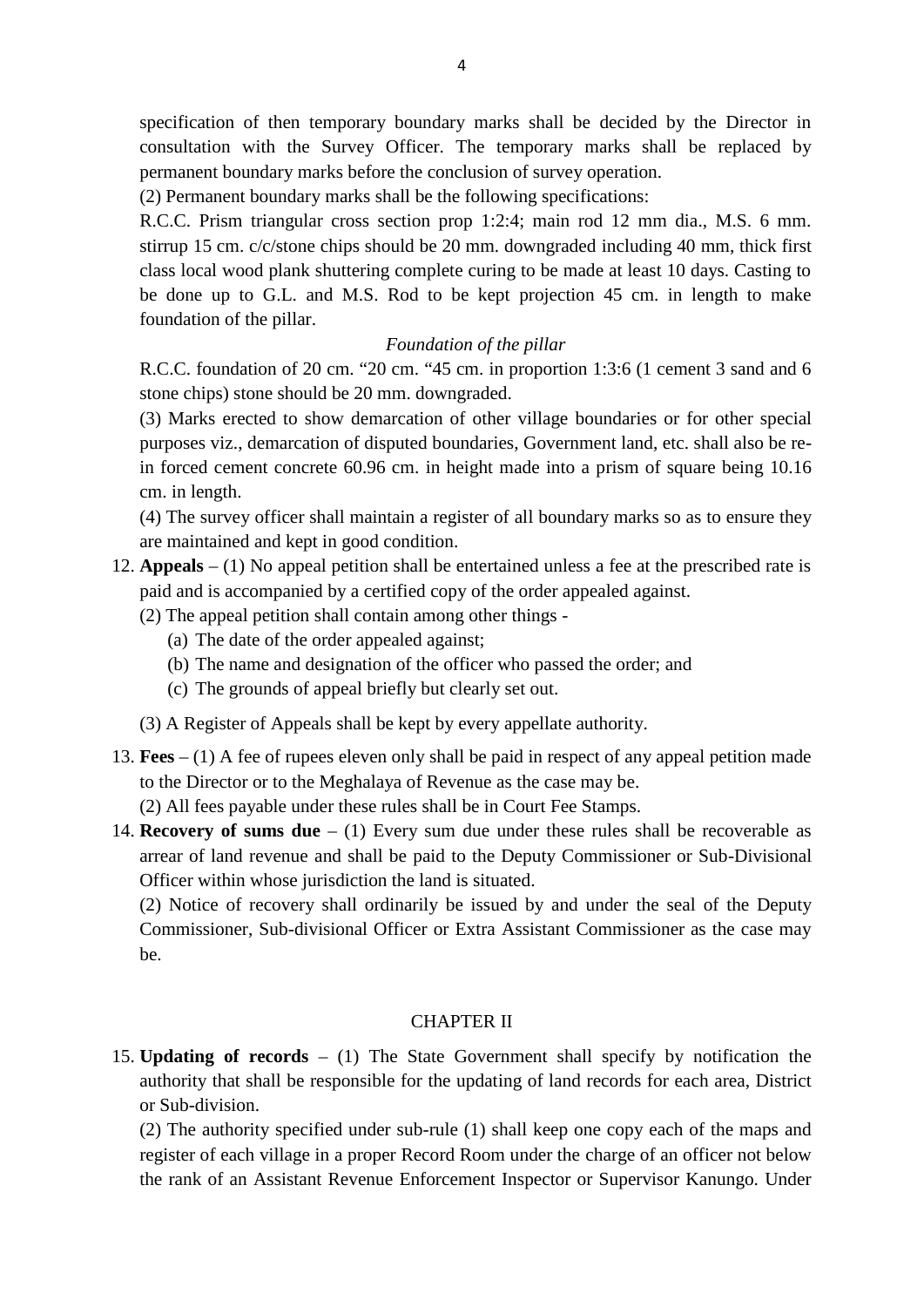no circumstances shall the records be removed out of the Record Room. One copy of each of the same maps and Register shall be in the charge of an officer not below the rank of a Revenue Enforcement Inspector / Revenue officer who shall be responsible for the making of the records up-to-date as a working copy.

16. **Alteration of the entries in the Register** – Whenever it comes to the notice of the authority specified in sub-rule (1) of Rule 15 that any change has occurred which affects any entry in the Registers and renders it necessary that alterations be made thereto the making of the records up-to-date as a working copy.<br>Alteration of the entries in the Register – Whenever it comes to the notice of the<br>authority specified in sub-rule (1) of Rule 15 that any change has occurred which affec alteration :

Provided that no such alteration shall be made without giving due notice to the holder, owner or occupier of the estate and to every person whose name is proposed to be registered as holder, owner or occupier of such estate before such registration is effected, and any objection which may be preferred within 15 days from the date of service of notice against the proposed change or registration shall be duly considered by the specified authority before the change or alteration is made.

17. **Application for alteration** – (1) The application for alteration in the records shall be made in Form D to the authority specified in Rule 15 (1) on payment of fee of rupees three and fifty paise in Court Fee.

(2) Due notice shall be given to the recorded holder, owner or occupier of the estate which the mutation will effect and to every person whose name is proposed to be mutated before such mutation is effected and any objection preferred within 15 days from the date three and fifty paise in Court Fee.<br>
(2) Due notice shall be given to the recorded holder, owner or occupier of the estate<br>
which the mutation will effect and to every person whose name is proposed to be mutated<br>
before su to.

- 18. **Correction in the Registers** Any alteration of any entry in the Register under Rr. 16 and 17 shall be given effect to in the working copy of the Register maintained under sub-<br>rule (2) of Rule 15. The Officer-in-cha and 17 shall be given effect to in the working copy of the Register maintained under subof service of notice against the mutation shall be duly considered before mutation is given<br>to.<br>Correction in the Registers – Any alteration of any entry in the Register under Rr. 16<br>and 17 shall be given effect to in the making changes or alteration as above supply all information of the change or alteration necessary correction in the Register. A copy of the information as above may also be sent rule (2) of Rule 15. The Officer-in-charge of the working copy of the Register shall, after making changes or alteration as above supply all information of the change or alteration to the Officer-in-charge of the Register and to the Directorate of Land Records.
- 19. **Maintenance of Registers** The Registers and maps in the Record Room shall be kept in the manner as directed by the State Government from time to time.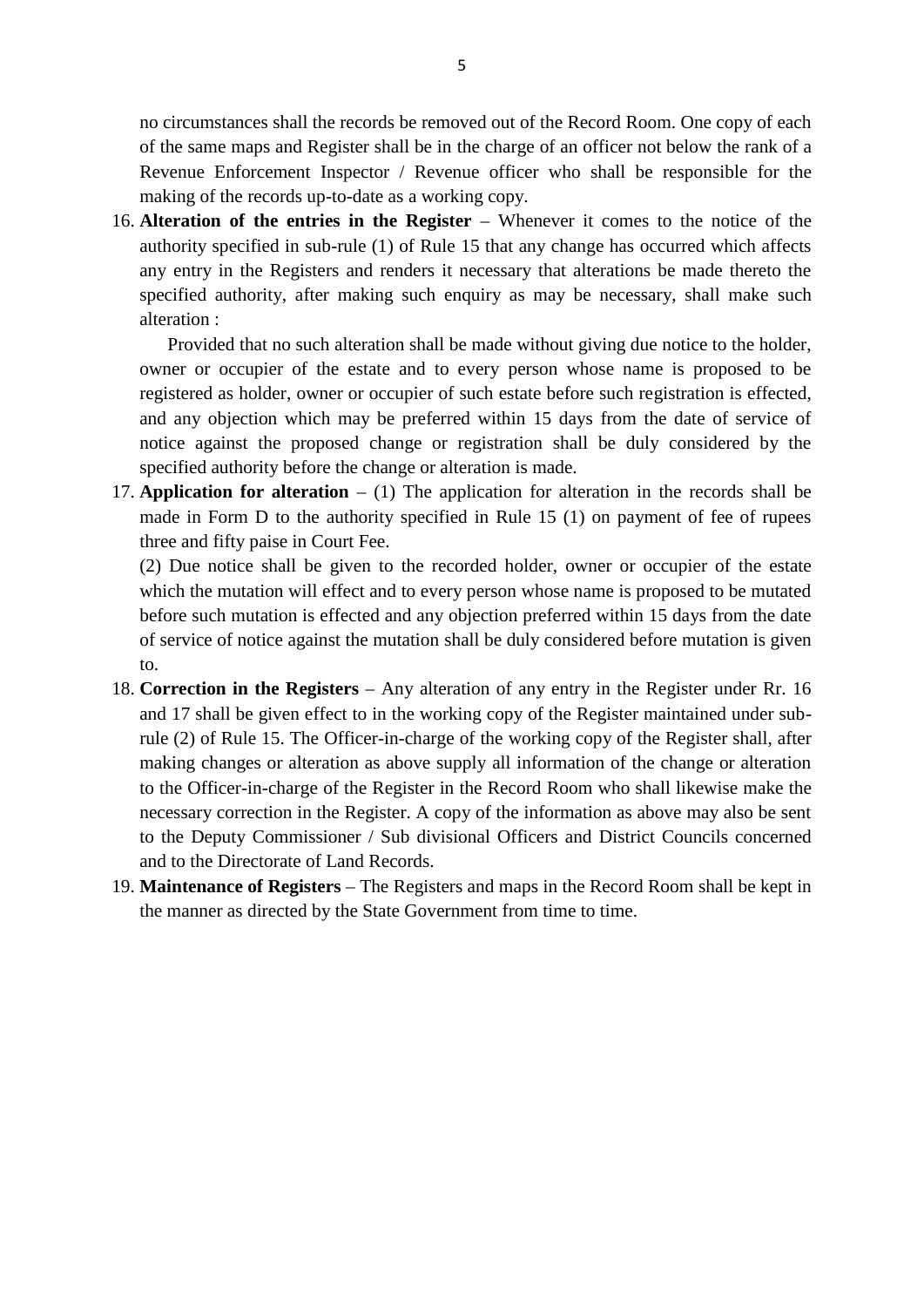# **FORM A**

# [*See* Rule 3 (1)]

# **Field Register for Surveyed Villages**

|                |                |                                                         |                                                                                                            |                | <b>Field Register for Surveyed Villages</b> |                |                |                |           |                  |                 |                 |
|----------------|----------------|---------------------------------------------------------|------------------------------------------------------------------------------------------------------------|----------------|---------------------------------------------|----------------|----------------|----------------|-----------|------------------|-----------------|-----------------|
|                |                |                                                         | District Sub-division  Village                                                                             |                |                                             |                |                |                |           |                  |                 |                 |
|                |                |                                                         |                                                                                                            |                |                                             |                |                |                |           |                  |                 |                 |
|                |                |                                                         |                                                                                                            |                |                                             |                | Cropped        |                | Uncropped |                  |                 |                 |
|                |                |                                                         |                                                                                                            |                |                                             |                | $\mbox{land}$  |                | land      |                  |                 |                 |
|                |                |                                                         |                                                                                                            |                |                                             |                |                |                |           |                  |                 |                 |
| Sl. No.        | Plot No.       | Name, Parentag and address of owner / occupier / holder | Name, Parentag and address of person in whose favour<br>alteration / mutation is garnted (Rules 16 and 17) | Total areas    | Class of land                               | Name of crop   | Area           | Home stead     | Area      | Waste and fallow | Area            | Remarks.        |
| $\overline{1}$ | $\overline{2}$ | $\overline{3}$                                          | $\overline{4}$                                                                                             | $\overline{5}$ | $\overline{6}$                              | $\overline{7}$ | $\overline{8}$ | $\overline{9}$ | 10        | $\overline{11}$  | $\overline{12}$ | $\overline{13}$ |
|                |                |                                                         |                                                                                                            |                |                                             |                |                |                |           |                  |                 |                 |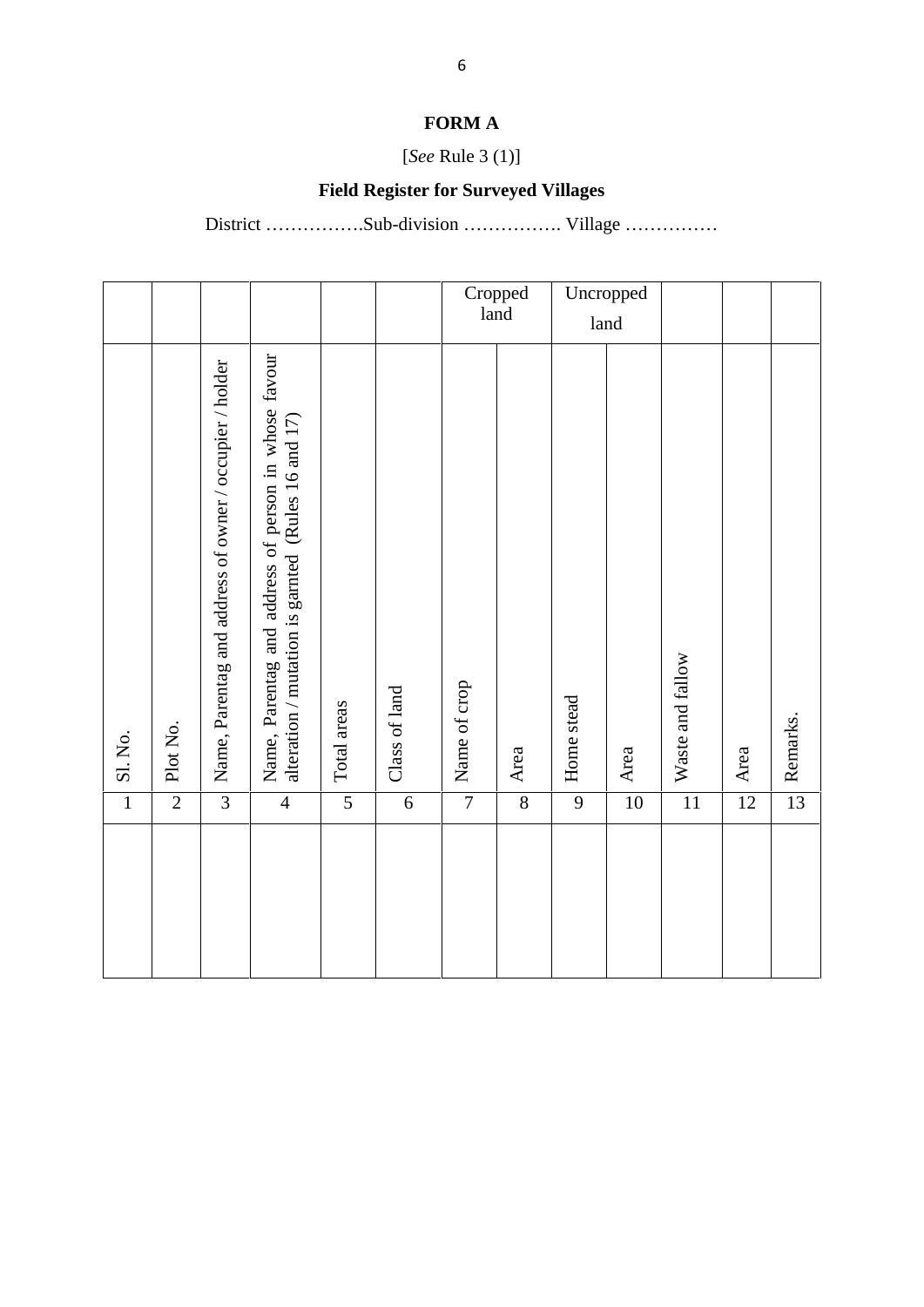**FORM B**[*See* Rule 3 (1) and 3 (3)]

# **Field Register for Surveyed Villages**

District …………….Sub-division ……………. Village ……………

|                  | Serial No.                                                                              |
|------------------|-----------------------------------------------------------------------------------------|
| $\mathbf{1}$     |                                                                                         |
| $\mathbf{2}$     | Plot No.                                                                                |
| 3                | address<br>Name, Parentag and<br>of parties in dispute                                  |
| $\overline{4}$   | Nature of dispute                                                                       |
| 5                | illegal<br>Name, Parentag and address<br>possession / occupation<br>of persons found in |
| $\boldsymbol{6}$ | Total Area                                                                              |
| $\boldsymbol{7}$ | Class of land                                                                           |
|                  |                                                                                         |

| Cropped land |      | Uncropped<br>land |      |                  |      |                                                            |                                                                                                                                   |         |
|--------------|------|-------------------|------|------------------|------|------------------------------------------------------------|-----------------------------------------------------------------------------------------------------------------------------------|---------|
| Name of crop | Area | Homestead         | Area | Waste and fallow | Area | In case of dispute,<br>date of reference to<br>Civil Court | date of<br>$\mathbf{c}$<br>illegal<br>occupation,<br>appropriate<br>possession<br>case<br>authority.<br>reporting<br>$\mathbf{H}$ | Remarks |
| $8\,$        | 9    | 10                | 11   | 12               | 13   | 14                                                         | 15                                                                                                                                | 16      |
|              |      |                   |      |                  |      |                                                            |                                                                                                                                   |         |